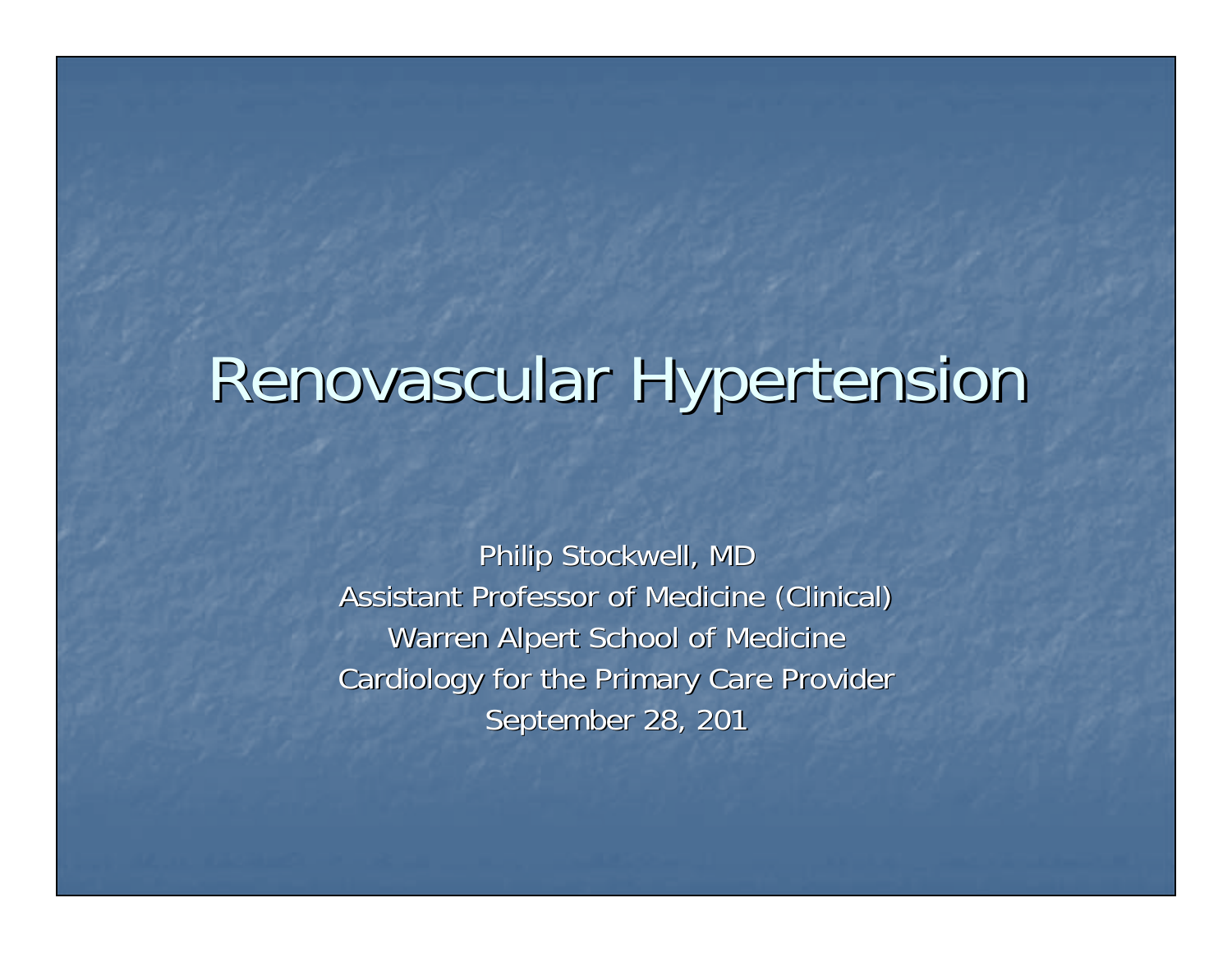### Renovascular Hypertension

**An important and potentially correctable** cause of secondary hypertension

Frequency varies with population studied **Less than 1% of mild to moderate HTN Nuch more common with acute, severe or** refractory HTN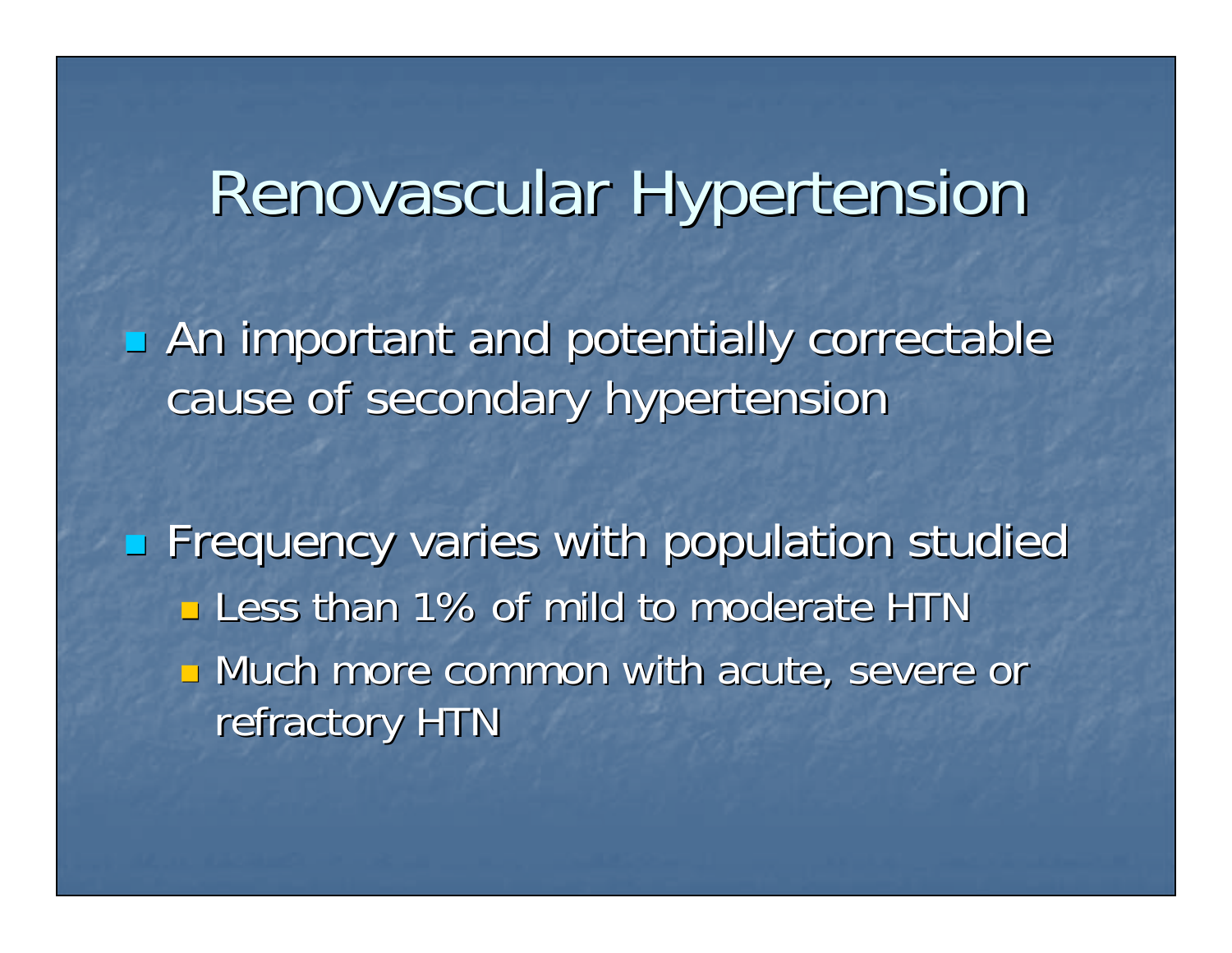# Suggestive Clinical Findings

 $\overline{\phantom{0}}$ 

- $\overline{\phantom{0}}$ Onset of HTN prior to 30 yo, particularly if no FH or other risk factors (ie obesity)
- $\blacksquare$ Onset of severe ( $\geq$ stage II or 160/90) HTN after age 55
- $\overline{\phantom{0}}$ **E** Resistant HTN – not controlled on 3 drugs at therapeutic doses 3 drugs at therapeutic doses
- $\overline{\phantom{0}}$ Acute rise in BP over previously stable baseline
- $\blacksquare$  $\blacksquare$  Malignant HTN – severe HTN with  $\blacksquare$ neurologic change, papilledema, retinal hemorrhages)
- **Acute rise in creatinine (** $\geq$ **30%)** with ACE-I $\,$
- n. Moderate to severe HTN in patient<br>with unexplained atrophic kidney<br>or asymmetric kidney size  $(\geq 1.5cm)$
- $\overline{\phantom{0}}$ Moderate to severe HTN in patients with diffuse<br>atherosclerosis (?bruit)
- $\overline{\phantom{0}}$ Moderate to severe HTN with recurrent acute pulmonary edema
- $\blacksquare$ ?Hyponatremia (unclear etiology) ?Hyponatremia (unclear etiology)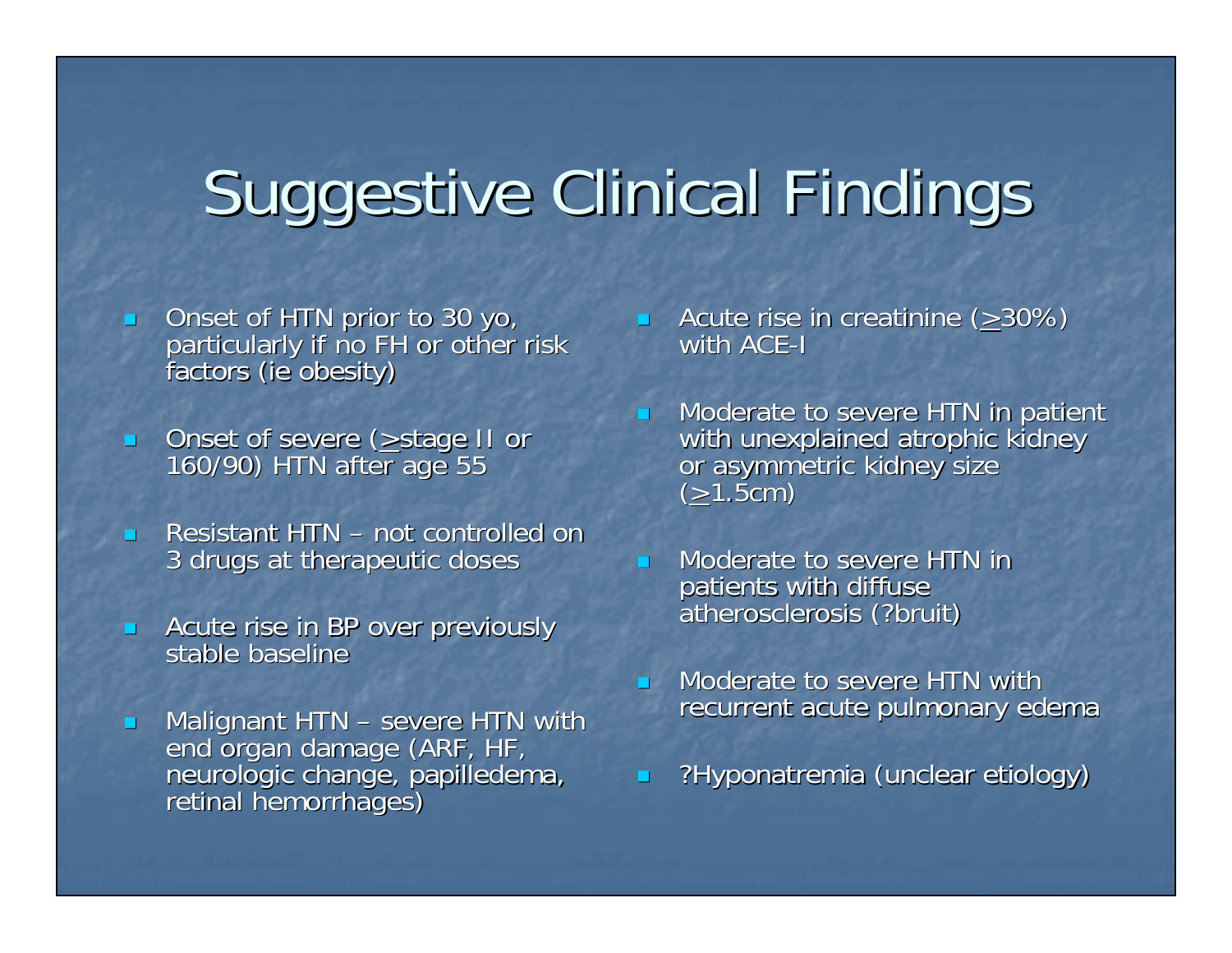### Screening for Renovascular **Hypertension**

 $\mathbb{R}^2$ **- Medical therapy with RAAS blockade (ACE-I, ARB, direct** renin inhibitors) and diuretic (if necessary) is indicated in all patients with renovascular HTN.

 $\overline{\phantom{0}}$ Often quite effective

 $\overline{\phantom{0}}$ Therefore, do not screen for renovascular HTN unless discovery of a stenosis would alter treatment (ie an intervention would be performed)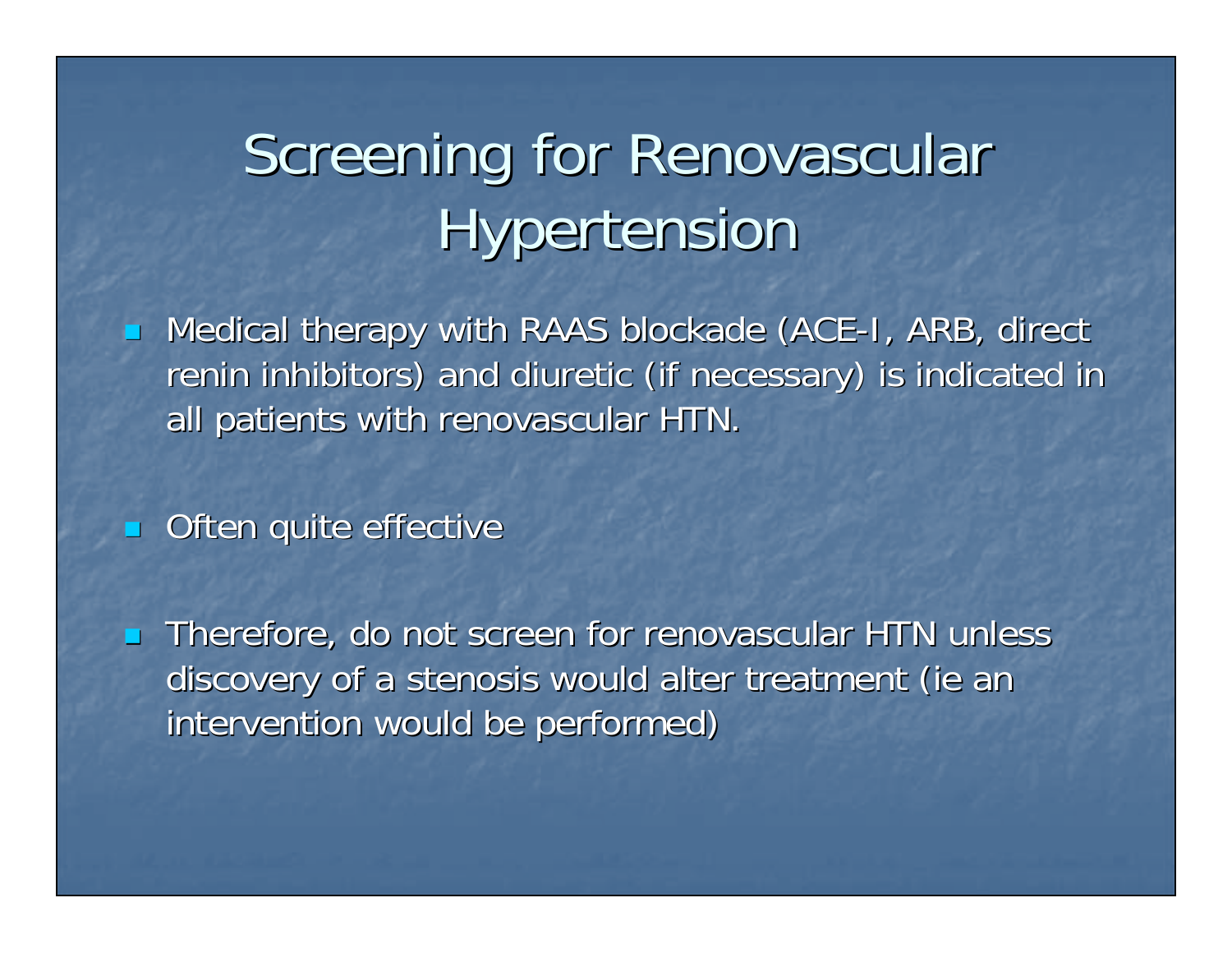### Screening Tests for Renovascular **HTN**

 $\overline{\phantom{0}}$ Renal arteriography is gold standard

 $\blacksquare$  $\blacksquare$  Noninvasive alternatives include

- $\blacksquare$  MRA
- $\blacksquare$  CTA
- $\Box$  Duplex Doppler ultrasonography
- $\blacksquare$ Other tests now felt to be not useful due to inferior accuracy
	- $\Box$  Captopril renal scintigraphy
	- $\blacksquare$  Selective renal vein renin measurements
	- **Plasma renin activity**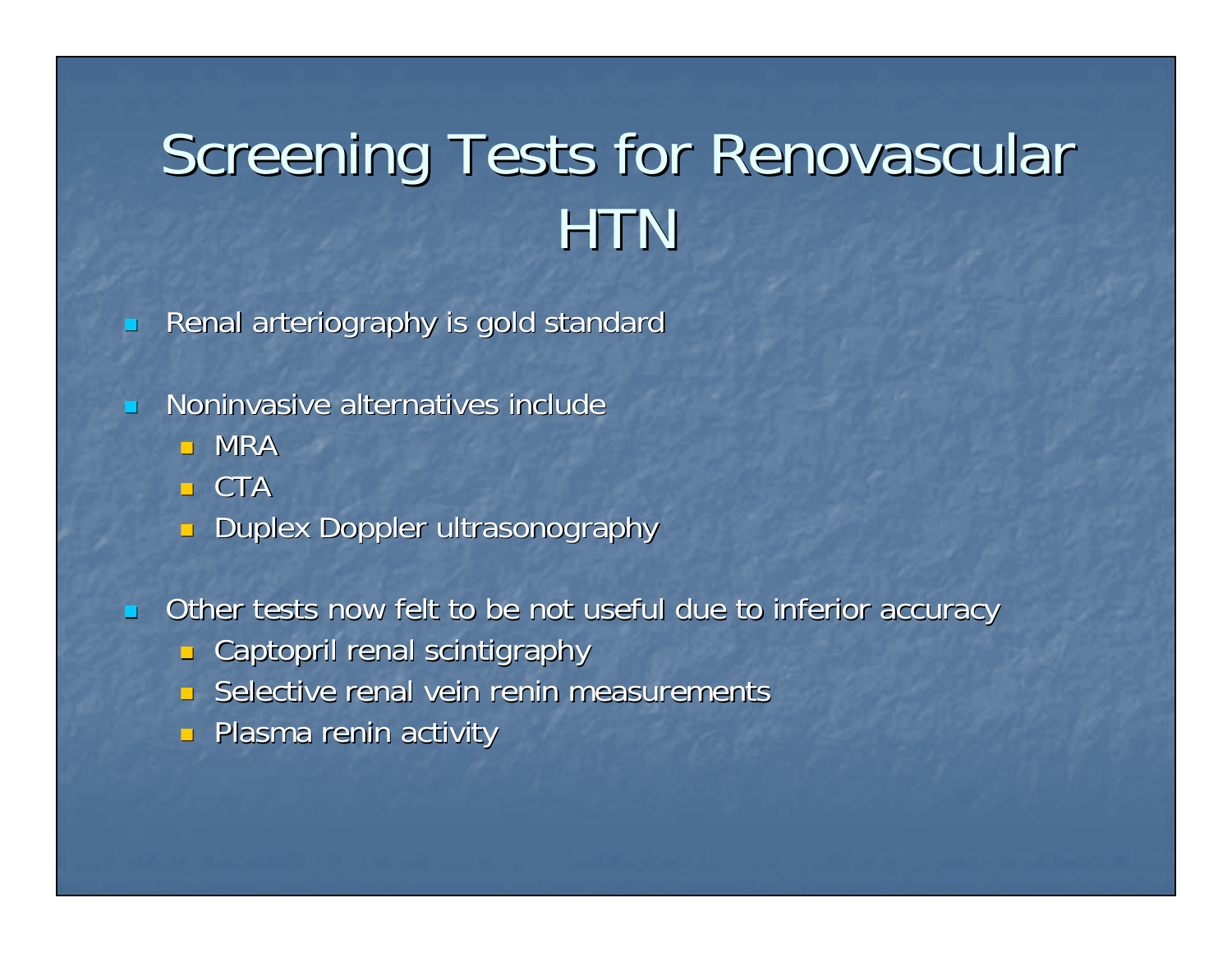### Diagnostic Imaging Tests for Renovascular HTN

#### **MRA**

- **Increasingly used as first line screening** test.
- Sensitivity approaches 100% with specificity 71-96% in populations at high risk of atherosclerotic disease. Less useful for patients with fibromuscular dysplasia.
- Gadolinium contraindicated for GFR $<$ 30

#### CTA

- **B** Sensitivity and specificity in excess of 95% for detection of main renal artery lesions in patients with history suggestive of renovascular HTN.
- a. Contrast must be given. With low GFR, CT contrast preferable to gadolinium.
- Duplex Doppler Ultrasonography
	- $\blacksquare$  Noninvasive
	- П Highly operator dependent
	- $\overline{\phantom{0}}$ Can take up to 2 hours to perform
	- $\overline{\phantom{0}}$ In good hands, sensitivity 85% and specificity 92%
- Test characteristics do vary with population studied.
	- **Noninvasive testing most helpful in** moderate risk patients.
	- $\overline{\phantom{0}}$ For high risk patients, MR or CT reasonable alternative to angiography.
	- **For patients at low risk for**  $\blacksquare$ renovascular HTN for whom diagnosis needs to be pursued, angiography preferred (ie FMD).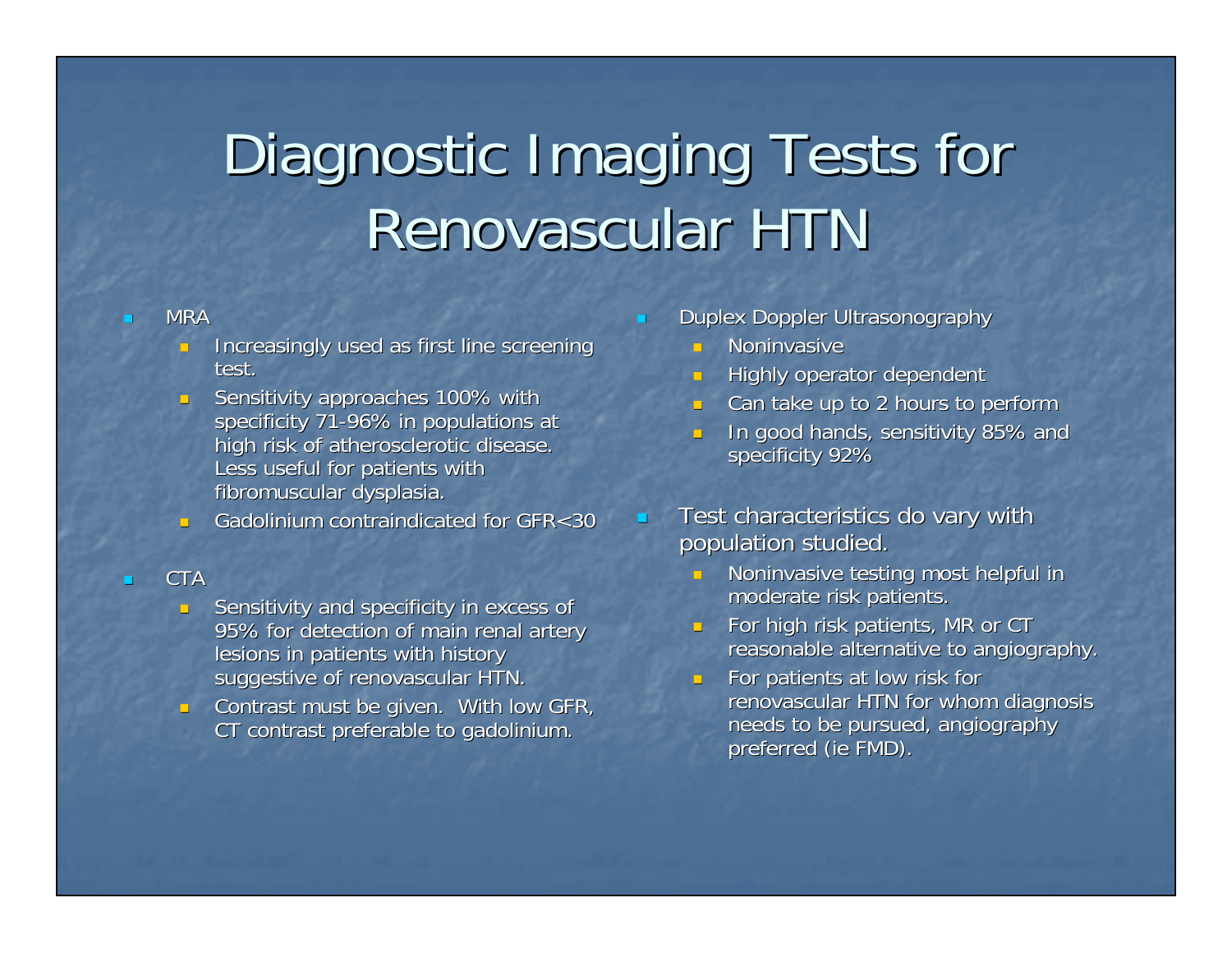### Treatment of Renovascular HTN

- $\overline{\phantom{0}}$ Diagnosis of renovascular HTN requires
	- **Documentation of >75% stenosis**
	- $\overline{\phantom{0}}$ One or more of clinical features suggesting that stenosis plays an important role in elevated BP (see slide 3).
	- **Discovery of an incidental stenosis** at cath should not prompt revascularization
- $\overline{\phantom{0}}$ Patients with atherosclerotic renovascular HTN have CAD equivalent and should have aggressive risk factor reduction according to published guidelines
- $\blacksquare$ Three options
	- $\Box$  Medical therapy indicated in all patients (if tolerated)
	- ×. Angioplasty, generally with stenting
	- **Burgery**
- L. Revascularization, usually with stenting, warranted for  $>75%$ lesions and one of following
	- **Resistant HTN**
	- ٠ **Malignant HTN**
	- o. Inability to tolerate medications
	- $\overline{\phantom{0}}$ Recurrent flash pulmonary edema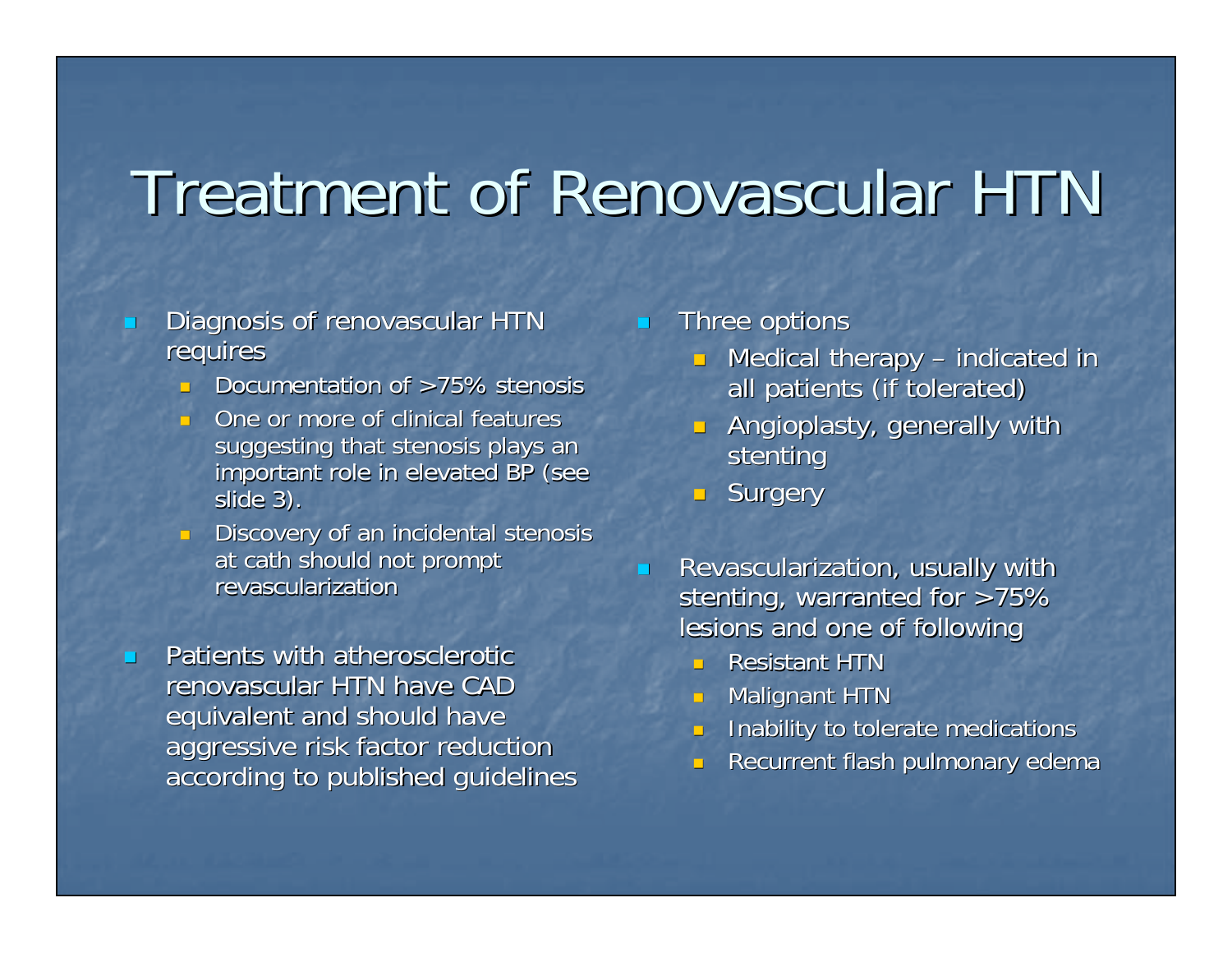## **Revascularization vs Medical Therapy**

- Several randomized trials have examined this issue, most notably ASTRAL
- $\blacksquare$ Other than slight reduction in number of medications used, none demonstrated a significant benefit from stenting
- $\overline{\phantom{0}}$ **Limitations** 
	- Many patients had stenoses that were Many patients stenoses that were not clinically significant (50 not clinically significant (50-70%).
	- $\overline{\phantom{0}}$ Patients excluded if doctors felt they "definitely" needed revascularization
	- Primary outcome was progression of chronic kidney disease, not BP control
- In a meta-analysis of 1208 patients<br>undergoing stenting, 4 deaths were<br>reported and 12 renal artery perforations or dissections
- Surgery is indicated with
	- $\Box$  Multiple small renal arteries
	- **Early primary branching of main renal** artery
	- $\blacksquare$  Need for aortic reconstruction near renal arteries.
	- Death rate 3-7% in these high risk<br>19 patients.
- $\blacksquare$ Revascularization probably not helpful in patients with advanced kidney in patients with advanced kidney in patients with advanced kidney disease (ie creat  $\geq 3$ )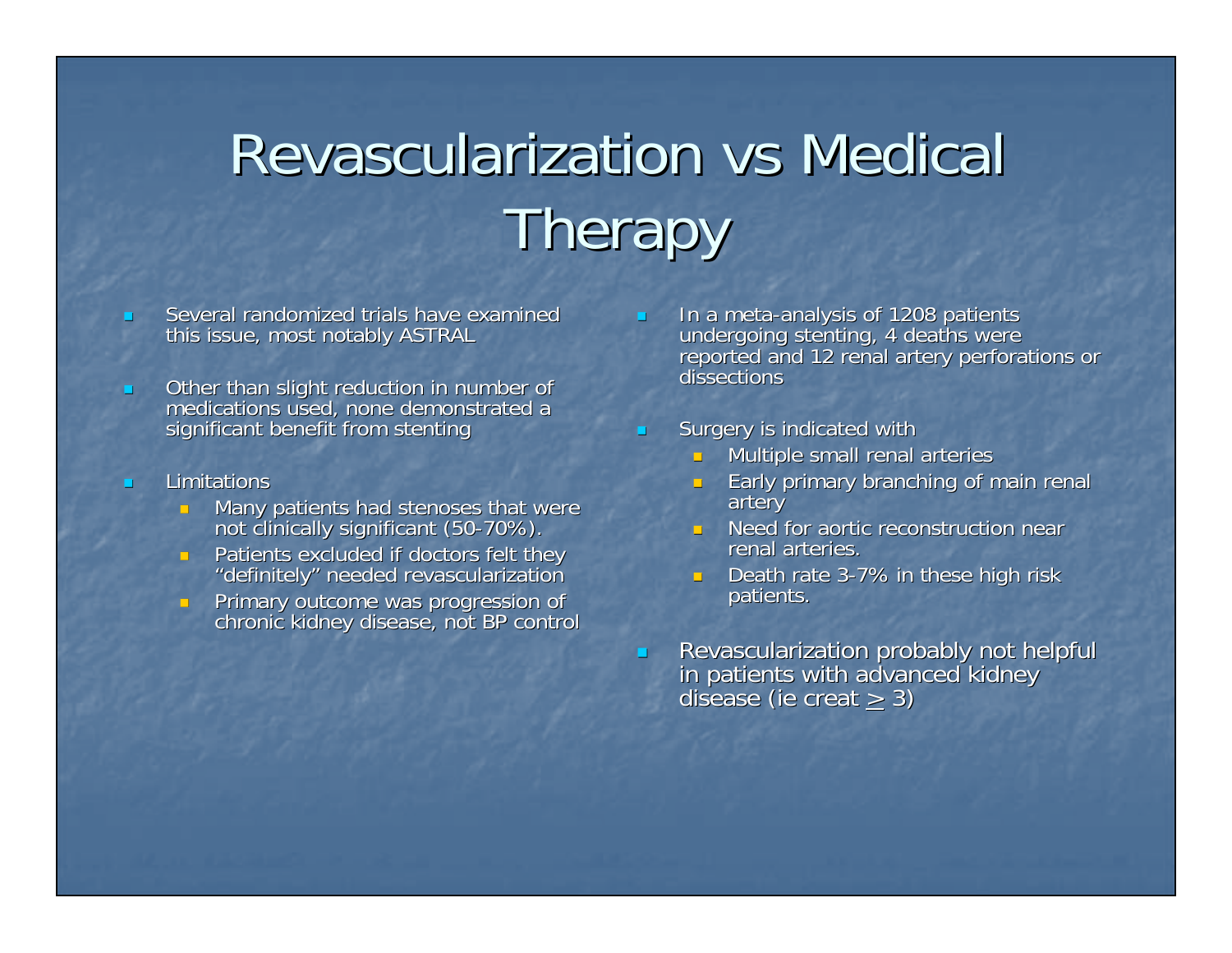### **Bilateral Renal Artery Stenosis and** RAS associated CKD

- $\blacksquare$ Medical therapy with ACE-I  $+/-$ <br>diuretic safe in majority of patients<br>with HD significant bilateral renal<br>artery stenosis.
	- ACE-I mediated reduction in GFR will occur but often not clinically significant
		- Only 5-10% will have large 10% will have large increase in Scrincrease in Scr
		- $\blacksquare$  First step would be to stop<br>diuretic diuretic
		- $\blacksquare$  A minority of patients are unable<br>to have simultaneous BP control to have simultaneous BP control and stable renal function, and in these patients revascularization should be considered
- Theoretic concern of chronic renal hypoperfusion and atrophy in these<br>patients with medical therapy. Risk of this is unclear.
- $\blacksquare$  Chronic medical therapy of RAS also Chronic medical therapy of RAS also runs risk of progression of stenosis runs risk of progression of stenosis and eventual related renal failure. and eventual related renal failure.
	- $\textcolor{red}{\bullet}$  21 patients with bilateral RAS and 3 year follow-up
		- 17 stable renal function
		- 4 had 50% increase in Scr 4 had 50% increase in Scr
		- $\blacksquare$  2 of those 4 on dialysis
		- But, overall mortality rate was 43% with MI and HF being major culprits
	- These patients often succumb of atherosclerotic disease of other organs